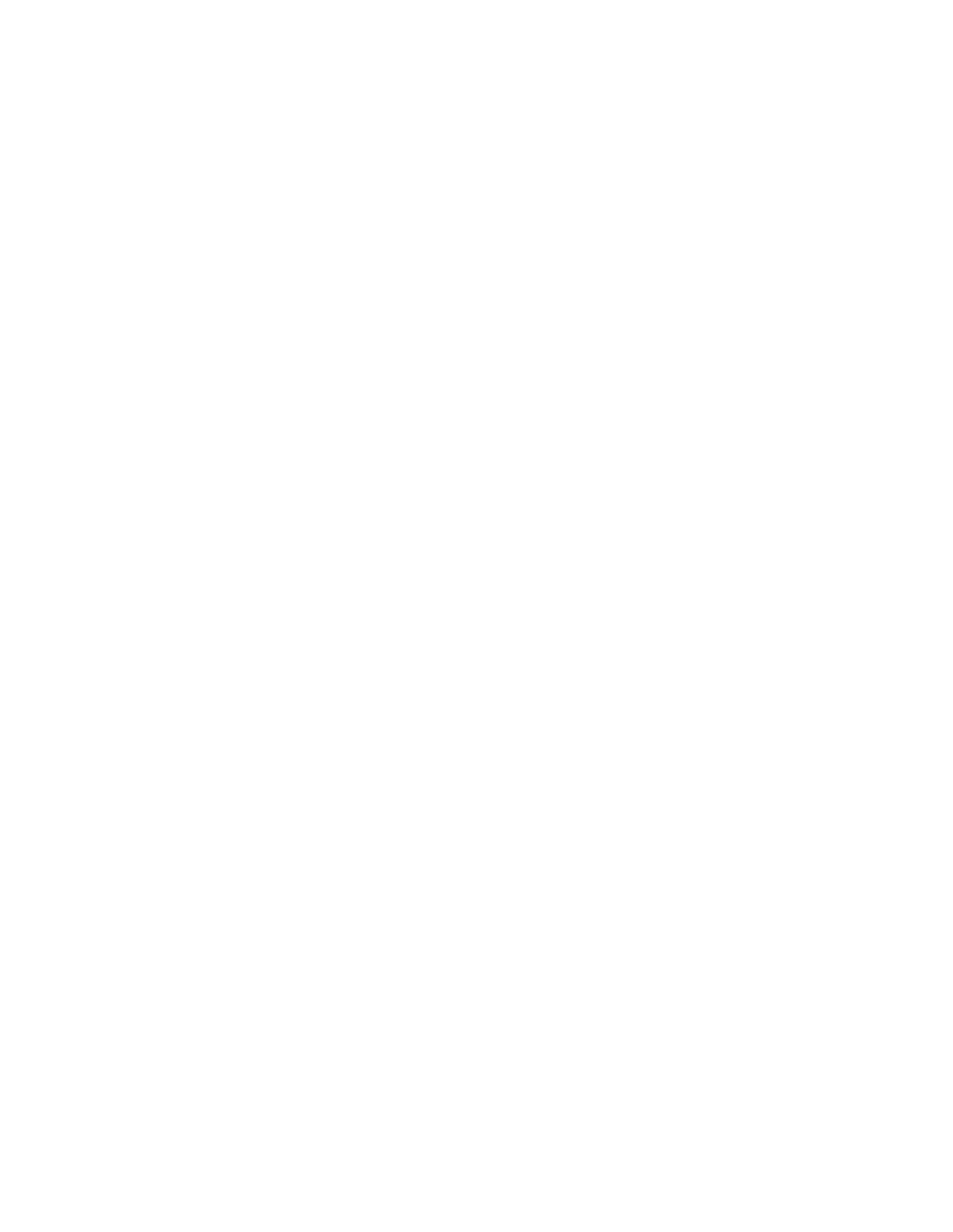|                                | a Monthly Statement from us. Instead, you will only receive your NYSEG bill, which will reflect your<br>savings of 10% of the monetary value of the Solar Credits allocated to you, as described in the "Guarantees"<br>section below. You remain responsible for paying your NYSEG bill each month. |
|--------------------------------|------------------------------------------------------------------------------------------------------------------------------------------------------------------------------------------------------------------------------------------------------------------------------------------------------|
| <b>Project Location and</b>    | Location of Solar Farm. The solar photovoltaic panels producing and selling solar electricity to NYSEG are                                                                                                                                                                                           |
| <b>Customer Allocation</b>     | located in New York State and in a zone that is served by NYSEG. The location of the Solar Farm that                                                                                                                                                                                                 |
|                                | serves Customer shall be selected by Solar Farms New York; we will notify you of the name of the Solar                                                                                                                                                                                               |
|                                | Farm from time to time. From time to time, as the solar electricity production of solar farms changes,                                                                                                                                                                                               |
|                                | Customer may be advised that the Solar Farm generating credits for the Customer has changed.                                                                                                                                                                                                         |
|                                |                                                                                                                                                                                                                                                                                                      |
|                                | We reserve the right to change the Solar Farm from which you will be allocated Solar Credits, provided that                                                                                                                                                                                          |
|                                | the different Solar Farm will be located in the NYSEG service territory. We will notify you in the event of                                                                                                                                                                                          |
|                                | such a change.                                                                                                                                                                                                                                                                                       |
| <b>Length of Agreement and</b> | Initial term. The term of the Customer Agreement is month-to-month. Customer may cancel any time                                                                                                                                                                                                     |
| <b>Renewal</b>                 | without penalty. Solar Farms New York guarantees the Guaranteed Savings for a minimum period of two (2)                                                                                                                                                                                              |
|                                | years. Solar Farms New York may terminate Customer at any time without notice in the event Customer has                                                                                                                                                                                              |
|                                | failed to pay his or her bills, Customer ceases to be eligible as specified in the Customer Agreement, or for                                                                                                                                                                                        |
|                                | any other reason.                                                                                                                                                                                                                                                                                    |
|                                |                                                                                                                                                                                                                                                                                                      |
|                                | <b>Renewal term.</b> At the end of the initial and each renewal term, the term shall be automatically extended for<br>successive terms of one (1) month, subject to Customer's right to terminate the agreement at any time                                                                          |
|                                | without penalty as provided below. In no event will the total Customer Agreement length exceed 25 years in                                                                                                                                                                                           |
|                                | aggregate.                                                                                                                                                                                                                                                                                           |
|                                |                                                                                                                                                                                                                                                                                                      |
| <b>Early Termination</b>       | Early termination. Customer may terminate the Customer Agreement at any time without penalty or fees by                                                                                                                                                                                              |
|                                | contacting Solar Farms New York by email or sending a letter to the address specified below. In the event                                                                                                                                                                                            |
|                                | Solar Farms New York terminates the Customer Agreement it shall notify Customer by email or letter to                                                                                                                                                                                                |
|                                | Customer's billing address.                                                                                                                                                                                                                                                                          |
|                                | No termination fee. There is no penalty or fee for early termination.                                                                                                                                                                                                                                |
|                                | <b>Prior Solar Credits.</b> In the event Customer or Solar Farms New York terminates the Customer Agreement                                                                                                                                                                                          |
|                                | he or she will pay for all NYSEG Solar Credits received from NYSEG prior to termination. Solar Farms                                                                                                                                                                                                 |
|                                | New York will notify NYSEG as soon as commercially reasonable. Customer acknowledges that NYSEG                                                                                                                                                                                                      |
|                                | may not process Customer's termination for up to ninety (90) days.                                                                                                                                                                                                                                   |
| <b>Estimated Benefits</b>      | Estimate of dollar value of Customer's Solar Credits. Each month NYSEG will issue to Customer and                                                                                                                                                                                                    |
|                                | place on Customer's bill Solar Credits generated by a Community Distributed Generation (CDG) solar                                                                                                                                                                                                   |
|                                | project. The value of the Solar Credits shall be determined by NYSEG based upon the Utility Rate for such                                                                                                                                                                                            |
|                                | month or the value determined by NYSEG in its discretion and depending upon the nature of the Community                                                                                                                                                                                              |
|                                | Distributed Generation (CDG) project the output of which is allocated to Customer. In some cases, the value                                                                                                                                                                                          |
|                                | per kilowatt hour of Customer's Solar Credits in any month may be more or less than the Utility Rate for the                                                                                                                                                                                         |
|                                | number of kilowatt hours allocated to Customer that month.                                                                                                                                                                                                                                           |
|                                | Estimated Net Savings. Unless otherwise specified in the Solar Benefits Confirmation signed by Solar                                                                                                                                                                                                 |
|                                | Farms New York and Customer, Customer's net savings will equal 10% of on the value of the Solar Credits                                                                                                                                                                                              |
|                                | applied by NYSEG to Customer's utility bill.                                                                                                                                                                                                                                                         |
|                                |                                                                                                                                                                                                                                                                                                      |
|                                | <b>Example</b> . Suppose a Customer's allocation of solar production is 1,000 kilowatt hours of solar electricity                                                                                                                                                                                    |
|                                | produced at a Solar Farm and the value per kilowatt hour of Solar Credits that month is \$.10/kWh.                                                                                                                                                                                                   |
|                                | Customer would receive a credit on his or her NYSEG bill of \$100 (the solar allocation times \$.10/kWh) and<br>Customer would pay Solar Farms New York \$90, a net savings of 10% or \$10. (Note: If the Customer's                                                                                 |
|                                | Solar Benefits Confirmation specifies a discount more or less than 10%, Customer's savings would reflect                                                                                                                                                                                             |
|                                | that discount.)                                                                                                                                                                                                                                                                                      |
|                                |                                                                                                                                                                                                                                                                                                      |
| <b>Guarantees</b>              | Solar Farms New York makes no guarantees of minimum solar electricity production from the Solar Farm                                                                                                                                                                                                 |
|                                | which could change as a result of reductions or interruptions in solar production arising from weather and                                                                                                                                                                                           |
|                                | other events outside of Solar Farms New York's control (e.g., electrical storms, hail storms, civil unrest, acts                                                                                                                                                                                     |
|                                | of terrorism, or other unforeseen events). In the event of a decline in production, Solar Farms New York                                                                                                                                                                                             |
|                                | shall so notify NYSEG and Customer can expect to see a decline in the NYSEG Solar Credits on his or her                                                                                                                                                                                              |
|                                | bill. Solar Farms New York guarantees the benefits offered in any Plan selected by Customer. This Customer<br>Agreement is not a guarantee of specific dollar savings. This Customer Agreement does not guarantee a                                                                                  |
|                                | minimum level of system performance or production of energy                                                                                                                                                                                                                                          |
|                                |                                                                                                                                                                                                                                                                                                      |
|                                | Unless otherwise specified in the Solar Benefits Confirmation signed by Solar Farms New York and you,                                                                                                                                                                                                |
|                                | this Agreement guarantees bill savings equal to ten percent (10%) of the value of Solar Credits allocated to<br>your utility account and applied to your utility bill. Your savings will be guaranteed for a term of two (2)                                                                         |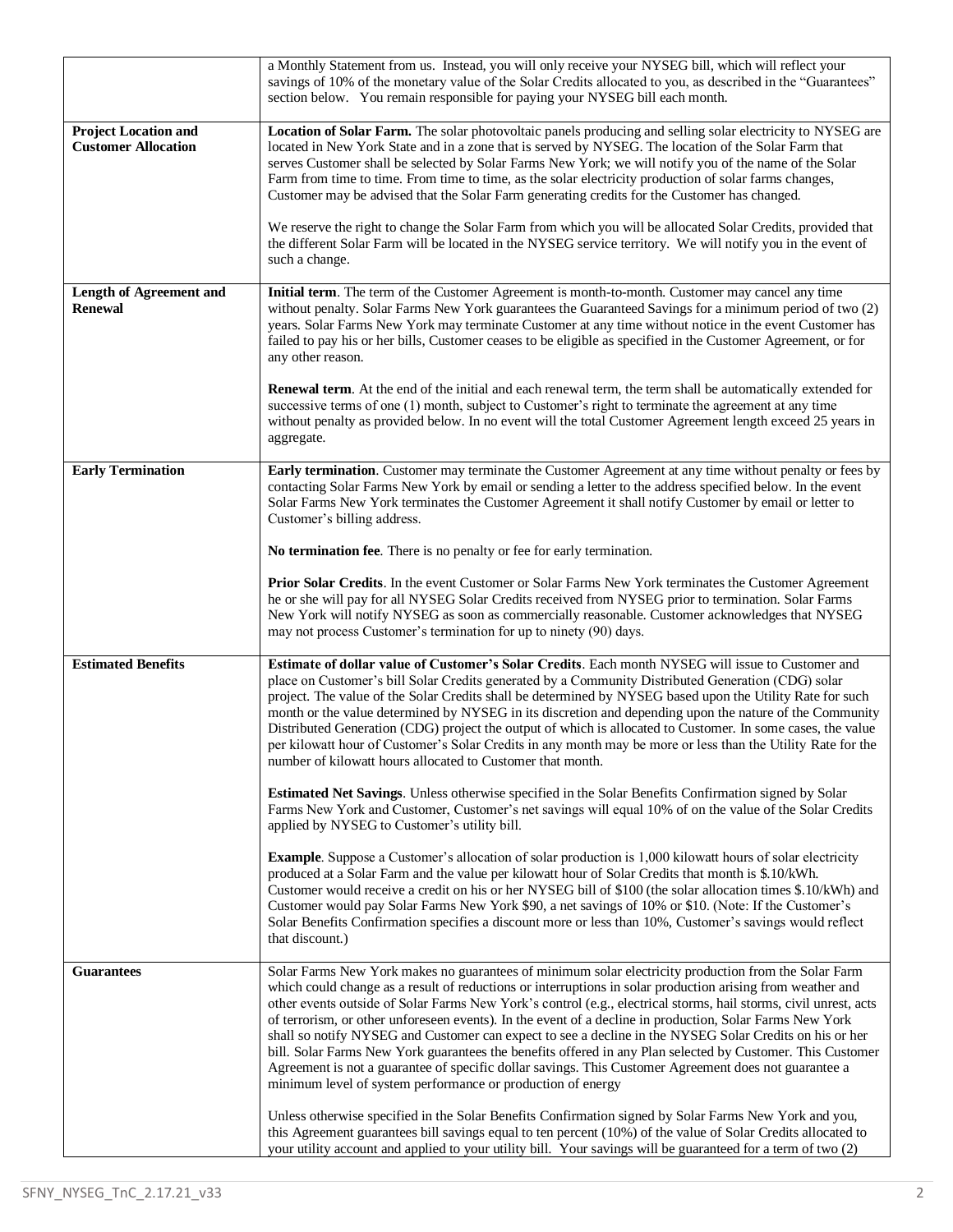|                                                  | years and thereafter may only be changed after advanced written notice to Customer and an opportunity to<br>cancel.                                                                                                                                                                                                                                                                                                                                                                                                                                                                                                                                                                                                                                                                                                                                                                                                                                                                        |
|--------------------------------------------------|--------------------------------------------------------------------------------------------------------------------------------------------------------------------------------------------------------------------------------------------------------------------------------------------------------------------------------------------------------------------------------------------------------------------------------------------------------------------------------------------------------------------------------------------------------------------------------------------------------------------------------------------------------------------------------------------------------------------------------------------------------------------------------------------------------------------------------------------------------------------------------------------------------------------------------------------------------------------------------------------|
|                                                  | This contract does not guarantee a minimum level of system performance or production of energy. The<br>contract does not guarantee the value of Solar Credits allocated to you, which value is calculated by NYSEG<br>in accordance with its electric tariff and applicable law.                                                                                                                                                                                                                                                                                                                                                                                                                                                                                                                                                                                                                                                                                                           |
| <b>Data Sharing and Privacy</b><br><b>Policy</b> | NYSEG data. Customer will furnish Solar Farms New York with the following information for the purpose<br>of determining Customer's share of the solar electricity production of the Solar Farm:<br>• Customer name                                                                                                                                                                                                                                                                                                                                                                                                                                                                                                                                                                                                                                                                                                                                                                         |
|                                                  | • NYSEG account number or POD number                                                                                                                                                                                                                                                                                                                                                                                                                                                                                                                                                                                                                                                                                                                                                                                                                                                                                                                                                       |
|                                                  | • Service and billing addresses<br>• Any other information required in connection with the Customer Agreement. Customer authorizes Solar                                                                                                                                                                                                                                                                                                                                                                                                                                                                                                                                                                                                                                                                                                                                                                                                                                                   |
|                                                  | Farms New York to use such information to (i) request billing profiles, usage and payment history, and other<br>information from NYSEG or credit reporting agencies, (ii) perform a credit check or utility payment score,<br>and (iii) calculate the appropriate amount of NYSEG Solar Credits to be allocated to Customer.                                                                                                                                                                                                                                                                                                                                                                                                                                                                                                                                                                                                                                                               |
|                                                  | <b>Privacy policy.</b> Solar Farms New York may share Customer information, including but not limited to name,<br>address, phone number, social security number, loan data, and payment activity, including delinquency, with<br>third parties that have a need to know, including but not limited to its financing partners, both current and<br>future, loan administrators, credit reporting agencies, and third parties interested in assuming the<br>responsibilities of Solar Farms New York to Customers as part of an assignment of Customer Agreements.<br>Solar Farms New York, in accordance with its Privacy Policy (a copy of which is available on Solar Farms<br>New York's website), will take commercially reasonable steps to protect your information and privacy and<br>to ensure that the third party's activities conform with relevant regulations and requirements.                                                                                                |
|                                                  | SOLAR FARMS NEW YORK'S ACCESS AND/OR DISCLOSURE OF CUSTOMER'S DATA SHALL<br>BE LIMITED TO INSTANCES WHERE IT IS NECESSARY TO FACILITATE OR MAINTAIN<br>SERVICE TO THE CUSTOMER UNDER THIS AGREEMENT OR REQUIRED BY LEGAL<br>AUTHORITY, provided that Customer agrees that Solar Farms New York may from time to time offer<br>Customer home improvement or energy efficiency products or services either directly or through authorized<br>agents.                                                                                                                                                                                                                                                                                                                                                                                                                                                                                                                                         |
| <b>Right to Cancel Without</b><br><b>Penalty</b> | In addition to Customer's right to terminate his or her contract at any time without penalty as provided<br>above, Customer may rescind the Customer Agreement by notifying Solar Farms New York within three (3)<br>business days of receipt from Solar Farms New York of a copy of its fully executed agreement as evidenced<br>by a Solar Benefits Confirmation. Solar Farms New York may also refuse to accept, or terminate, a<br>Customer Agreement if Customer is not or does not continue to be eligible as provided in the Customer<br>Agreement                                                                                                                                                                                                                                                                                                                                                                                                                                  |
| <b>Customer Rights</b>                           | If you have inquiries or complaints that Solar Farms New York is unable to resolve, you have the right to call<br>the Department of Public Service Helpline at 1-800-342-3377. You may file a complaint on the Helpline or<br>by following the instructions at http://www.dps.ny.gov/complaints.html.                                                                                                                                                                                                                                                                                                                                                                                                                                                                                                                                                                                                                                                                                      |
| <b>Electronic Statement</b><br>Acceptance        | Customers acknowledge and agree that they may receive the Customer Agreement, this Disclosure Form,<br>and all monthly bills electronically via a web-portal or by e-mail in which case Solar Farms New York may,<br>in its discretion, not provide paper copies.                                                                                                                                                                                                                                                                                                                                                                                                                                                                                                                                                                                                                                                                                                                          |
| <b>NYSEG Bills</b>                               | Customers are responsible for paying all NYSEG bills in full, including the Basic Service Charge,<br>Generation Charge, Transmission and Distribution Charges, and all applicable taxes.                                                                                                                                                                                                                                                                                                                                                                                                                                                                                                                                                                                                                                                                                                                                                                                                   |
| Confirmation                                     | Customers shall indicate their assent to the Customer Agreement by signing the Solar Benefits Confirmation<br>by physical means or by DocuSign Electronic Signature or similar electronic means and sending such<br>Confirmation to Solar Farms New York or by indicating their assent in a voice recording. The date of the<br>Customer Agreement is the date on which Customer returns such signed Confirmation or indicates assent via<br>a voice recording. Whether or not Customers sign the Solar Benefits Confirmation they will receive a copy<br>of the Solar Benefits Confirmation, this Disclosure Statement, and the Customer Agreement. The Solar<br>Benefits Confirmation shall incorporate by reference the Disclosure Statement and the Customer Agreement<br>by reference and will alert Customer to any changes to the terms and conditions that have been adopted by<br>Solar Farms New York since the date Customer was originally provided this Disclosure Statement. |
| <b>Miscellaneous</b>                             | Annual report. Customer will receive an annual report by March 31 of each calendar year describing the<br>amount of solar electricity produced at the Solar Farm and allocated to Customer.                                                                                                                                                                                                                                                                                                                                                                                                                                                                                                                                                                                                                                                                                                                                                                                                |
|                                                  | Service and emergencies. NYSEG will continue to be responsible for providing electric service and<br>responding to electric outages. The Customer should contact NYSEG directly in the event of a problem with<br>service or billing or any emergency. Dispute resolution and right to contact the Department of Public<br>Service. If a Customer believes a bill is inaccurate, he or she should contact Solar Farms New York and<br>Solar Farms New York (or its designated service provider) must acknowledge receipt of the complaint within                                                                                                                                                                                                                                                                                                                                                                                                                                           |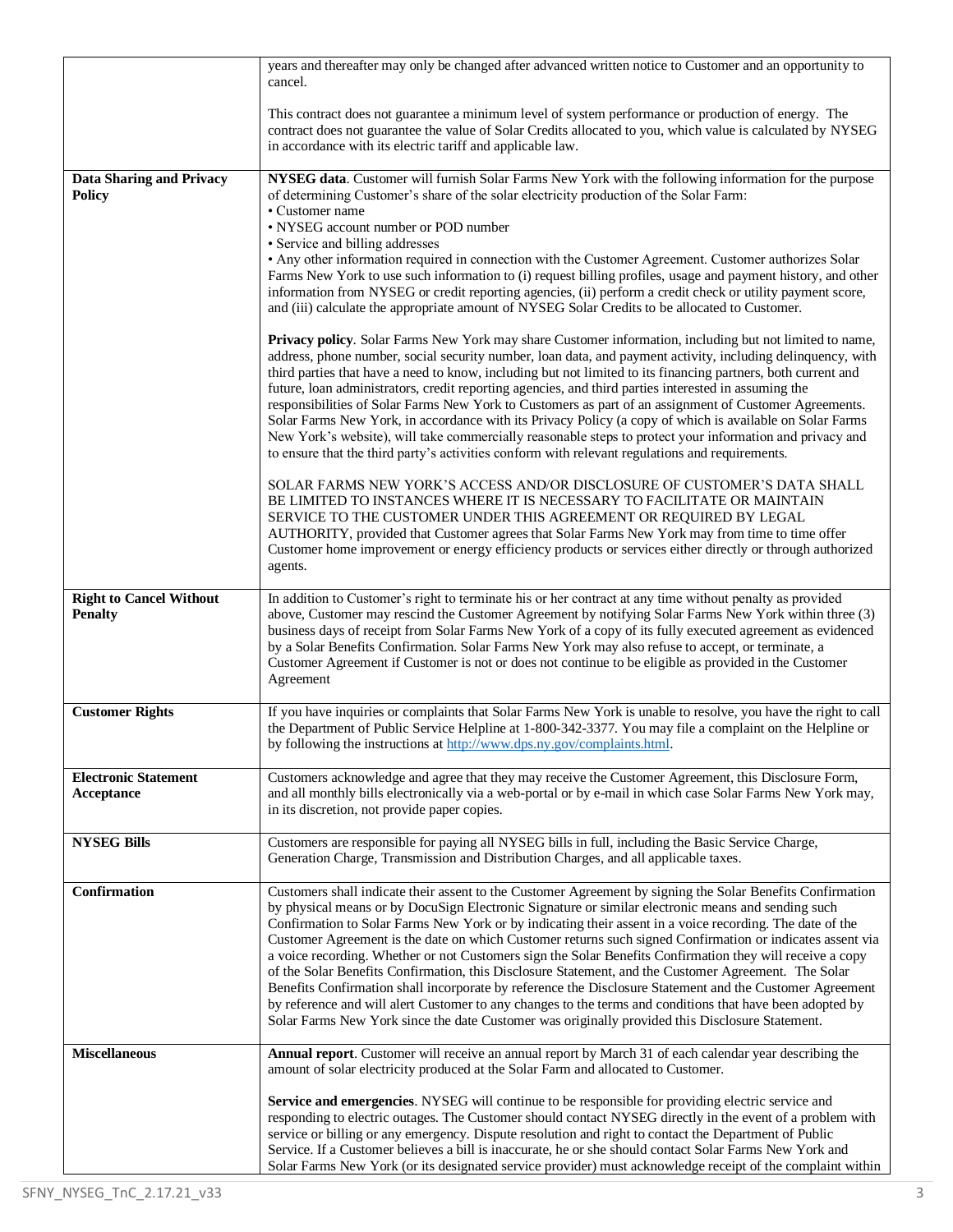|                            | two (2) business days and respond to or resolve the substance of the complaint within fourteen (14) business<br>days. If a Customer is dissatisfied with Solar Farms New York's response, he or she may request a review of<br>the outcome by calling Solar Farms New York or sending a written complaint by physical or electronic mail<br>within fourteen (14) days from the date of Solar Farms New York's response. Any unresolved disputes shall<br>be submitted to binding arbitration (see Customer Agreement for details). If only a portion of the charges the<br>Customer received for Solar Credits is in dispute, Customer must pay all undisputed charges in a timely<br>fashion while he or she may withhold payment of the amount in dispute. Customers may also contact the<br>Department of Public Service at any time regarding a complaint related to the Customer Agreement by<br>calling 1-800-342-3377. Additional information can be found online at www.dps.ny.gov or<br>www.askPSC.com.                                                                                                                                                                                                                                                                                                                                                                                                                                                                                                                                                                                                                                                                                                                                                                                                                                                                                 |
|----------------------------|--------------------------------------------------------------------------------------------------------------------------------------------------------------------------------------------------------------------------------------------------------------------------------------------------------------------------------------------------------------------------------------------------------------------------------------------------------------------------------------------------------------------------------------------------------------------------------------------------------------------------------------------------------------------------------------------------------------------------------------------------------------------------------------------------------------------------------------------------------------------------------------------------------------------------------------------------------------------------------------------------------------------------------------------------------------------------------------------------------------------------------------------------------------------------------------------------------------------------------------------------------------------------------------------------------------------------------------------------------------------------------------------------------------------------------------------------------------------------------------------------------------------------------------------------------------------------------------------------------------------------------------------------------------------------------------------------------------------------------------------------------------------------------------------------------------------------------------------------------------------------------------------------|
|                            | <b>Insurance and warranty</b> . The owner and operator of the Solar Farm will carry appropriate insurance and<br>warranties to ensure that the Solar Farm continues to operate in a commercially acceptable manner.<br>Customer will never be responsible for insurance or maintenance of all or part of the Solar Farm.                                                                                                                                                                                                                                                                                                                                                                                                                                                                                                                                                                                                                                                                                                                                                                                                                                                                                                                                                                                                                                                                                                                                                                                                                                                                                                                                                                                                                                                                                                                                                                         |
|                            | Customers may only enter into a Customer Agreement to receive NYSEG Solar Credits as an energy<br>related commodity for use at the NYSEG Account Number identified by such Customers at the time of<br>their subscription and as reflected in their Solar Benefits Confirmations. In entering into a Customer<br>Agreement Customers acknowledge and agree that with the exception of the purchase of NYSEG<br>Solar Credits any and all tax credits, incentives, renewable energy credits, green tags, carbon offsets,<br>utility rebates or any other non-power attributes of the Solar Farm are the property of and for the<br>benefit of Solar Farms New York or others. Customers should not and may not enter into a Customer<br>Agreement for investment or speculation, with a profit expectation, or with a view to the resale of any<br>benefits. Customers have no ownership of or interest in the profits or losses of the Solar Farm for<br>which solar electricity production is allocated to them and will not otherwise be entitled to any profit<br>related to the Solar Farm nor will they be able to sell, hypothecate, pledge, assign or otherwise transfer<br>any NYSEG Solar Credits or any economic interest therein. The Customer Agreement is not a security<br>or debt instrument and has not been registered under federal securities laws or registered or qualified<br>under the securities laws of any state in which the Customer may reside. By entering into this<br>Customer Agreement, the Customer consents to Solar Farms New York obtaining any and all data<br>possessed by NYSEG or credit reporting agencies at any time during the Term of such Agreement,<br>including account number(s), service address(es), usage and billing history, and/or Customer's<br>enrollment in any NYSEG assistance programs, including low-income assistance programs. |
| <b>Contact Information</b> | Solar Farms New York 90 State Street - Suite 700 Albany, NY 12207<br>Toll Free Phone: 833 877-7652<br>Care@SolarFarmsNY.com                                                                                                                                                                                                                                                                                                                                                                                                                                                                                                                                                                                                                                                                                                                                                                                                                                                                                                                                                                                                                                                                                                                                                                                                                                                                                                                                                                                                                                                                                                                                                                                                                                                                                                                                                                      |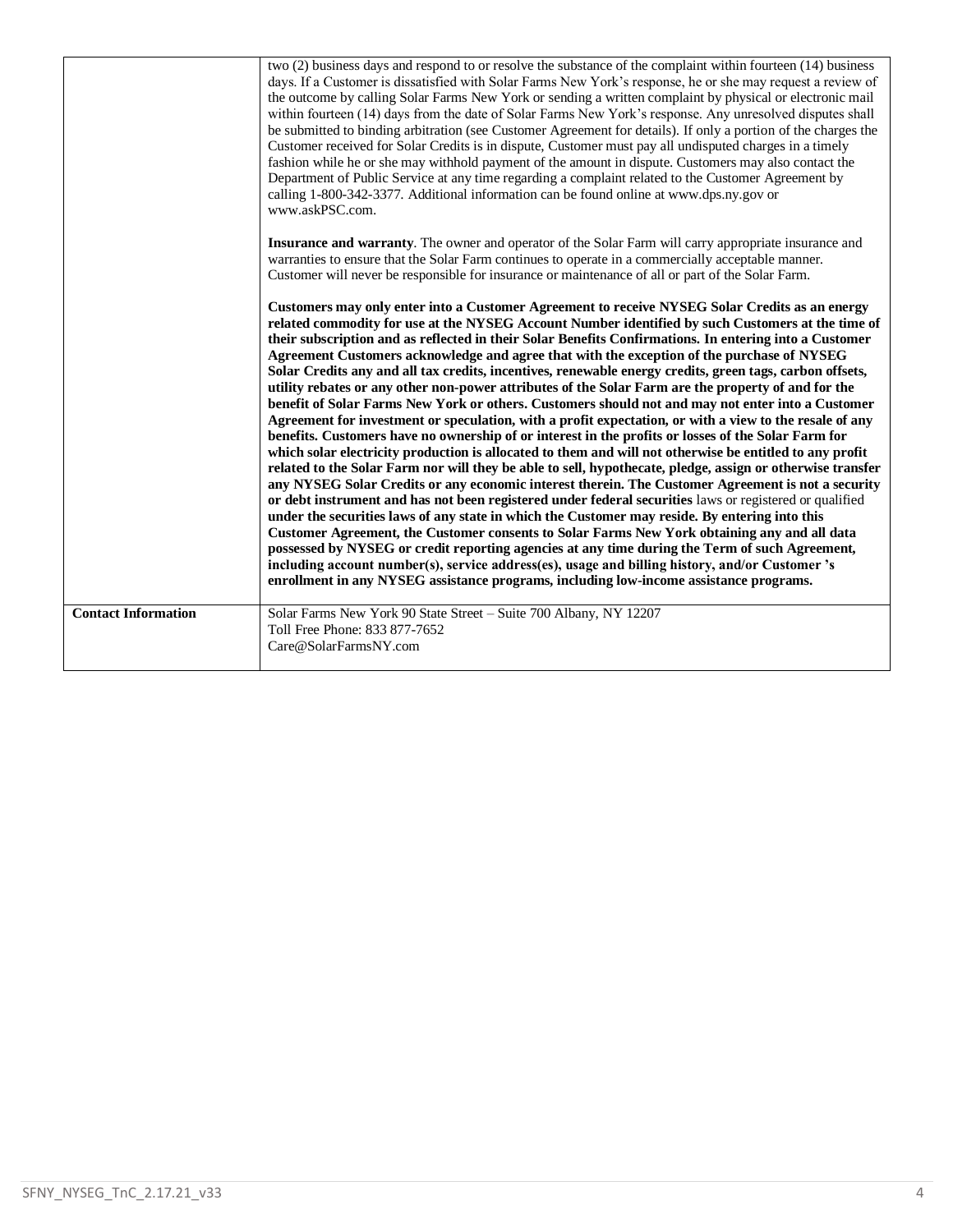

| <b>Purpose and Key Terms</b> |                                                                                                                                                                                                                                                                                                              |  |
|------------------------------|--------------------------------------------------------------------------------------------------------------------------------------------------------------------------------------------------------------------------------------------------------------------------------------------------------------|--|
| Purpose:                     | Customers who wish to support solar electricity in New York may purchase Solar Credits related to electricity generated by a New<br>York Solar Farm.                                                                                                                                                         |  |
| Customer:                    | Any residential or commercial metered NYSEG customer.                                                                                                                                                                                                                                                        |  |
| Sponsor:                     | Solar Farms New York, as agent for the Owner or Operator of the Solar Farm.                                                                                                                                                                                                                                  |  |
| Utility:                     | New York State Electric and Gas Corporation ("NYSEG")                                                                                                                                                                                                                                                        |  |
| Solar Farm:                  | A property located within a NYSEG supply zone and assigned to Customer by Solar Farms New York.                                                                                                                                                                                                              |  |
| Solar Allocation:            | The number of kilowatt hours of solar electricity produced at the Solar Farm and allocated to Customer each month by Solar Farms<br>New York as a percentage of the excess kilowatts produced at and not consumed by the Solar Farm.                                                                         |  |
| Solar Credits:               | The dollar value, calculated by NYSEG, of the Solar Allocation which NYSEG will deduct from Customer's monthly bills. The value<br>may be based upon the Utility Rate charged to Customer or upon the value of the solar electricity generated at the Solar Farm that<br>NYSEG determines in its discretion. |  |
| <b>Guaranteed Savings:</b>   | Unless otherwise specified in the Solar Benefits Confirmation signed by Solar Farms New York and Customer, 10% of the Solar<br>Credits.                                                                                                                                                                      |  |
|                              | Unless otherwise specified in the Solar Benefits Confirmation signed by Solar Farms New York and Customer, Customer will pay<br>Solar Farms New York 90% of the Solar Credits.                                                                                                                               |  |
| Term:                        | Month-to-month. Customers can cancel any time without penalty. Benefits are guaranteed for a minimum of two years and cannot be<br>changed without notifying Customer advance written notice and an opportunity to terminate                                                                                 |  |
| Early Termination:           | Customer may terminate at any time without penalty or fees provided that Customer pays for all Solar Credits received prior to<br>termination.                                                                                                                                                               |  |

# **Summary**

Customer is a residential or small business nondemand metered NYSEG customer who wishes to support a Solar Farm in NYSEG's territory that is or will be generating solar electricity from photovoltaic panels. The solar electricity produced and not consumed by the Solar Farm will be delivered to NYSEG and Solar Farms New York will allocate a portion of such solar electricity to Customer. Each month NYSEG will issue to Customer Solar Credits which NYSEG will calculate based on Customer's Solar Allocation. After receiving such Solar Credits Customer will pay Solar Farms New York the Discounted Monthly Cost.

# **Solar Benefits Confirmation**

This Customer Agreement shall begin immediately upon receipt by Solar Farms New York of the Customer's signature to a Solar Benefits Confirmation provided that

- The Solar Benefits Confirmation Plan is complete including Customer's name as it appears on the NYSEG bill; service and billing address; NYSEG account number; credit card, auto-pay or other payment method, unless waived; and
- Customer does not have rooftop solar and is otherwise eligible as specified below.

The Solar Benefits Confirmation shall include the terms and conditions of this Customer Agreement by reference. Customer shall not be billed unless and until he or she receives Solar Credits on his or her bill;

#### . **Guaranteed Savings Plan**

Unless otherwise specified in the Solar Benefits Confirmation signed by Solar Farms New York and Customer, the Membership Rate for Solar Credits issued to Customer shall equal 90% of the value per kilowatt hour of the Solar Credits determined by NYSEG in its discretion. The benefits of the Guaranteed Savings Plan are as follows:

- Each month Customer will receive an allocation of Solar Credits from electricity generated on the Solar Farm.
- Unless otherwise specified in the Solar Benefits Confirmation, Customer will pay to Solar Farms New York an amount that is 10% less than the value of the Solar Credits applied to his or her utility bill.
- Customer's Guaranteed Savings will be guaranteed for a term of two  $(2)$  years and

thereafter may only be changed after advanced written notice to Customer and an opportunity to cancel.

• Customer may cancel any time without penalty or fees.

# **Solar Farm**

Solar Farms New York is the marketing representative for a number of solar farms that have been built or are being built for the purpose of generating electricity from sunlight and selling to NYSEG all electricity that is not consumed at the solar farm. Customer will be notified in its monthly bill of the Solar Farm that has been allocated in part to Customer. Customer acknowledges and agrees that Solar Farms New York may need to change the name and location of the Solar Farm that has been allocated to Customer from time to time in the event all electricity generated at the Solar Farm has already been fully allocated to other Customers.

# **NYSEG Bill**

NYSEG will allocate Solar Credits to Customer and apply them to Customer's monthly bill as follows:

- Each month Solar Farms New York shall calculate and advise NYSEG of the Customer's Solar Allocation which shall be a percentage of the excess solar produced at the Solar Farm. Over the course of a year, the Solar Allocation shall generally be between 90% and 100% of the Customer's historic or estimated annual usage.
- NYSEG shall determine the value of the Solar Allocation based on the current Utility Rate for Customer's service classificiation or otherwise in its discretion and will apply such value in the form of Solar Credits to Customer's bills.
- NYSEG will not issue Solar Credits to Customer unless and until a Solar Farm has been built and<br>connected to NYSEG's system. Customer's connected to NYSEG's system. payments shall be suspended or reduced if for any reason the Solar Farm stops producing sufficient electricity to allocate to Customer or the amount of electricity actually produced falls.
- UNLESS OTHERWISE DETERMINED BY NYSEG, CUSTOMER WILL CONTINUE TO RECEIVE A BILL FROM NYSEG THROUGHOUT THE TERM, AND THE CUSTOMER REMAINS RESPONSIBLE FOR PAYING ALL CHARGES BILLED BY NYSEG. SOLAR FARMS NEW YORK IN NO WAY

ASSUMES ANY LIABILITY FOR CUSTOMER'S NYSEG CHARGES.

• Notwithstanding the above, if Solar Farms New York elects to enroll in Consolidated Billing under the December 12, 2019 Order in Case 19- M-0463, including any future amendments or changes thereto ("Consolidated Billing Order"), Customer will no longer receive an invoice from Solar Farms New York for the Discounted Monthly Cost which will now be automatically deducted from the Solar Credits allocated to Customer's NYSEG bill resulting in a Net Credit equal to Customer's Guaranteed Savings.

# **Solar Farms New York Bill**

Unless Solar Farms New York elects Consolidated Billing under this Agreement, Solar Farms New York will bill the Customer monthly for the Discounted Monthly Cost of the Solar Credits applied to Customer's utility bill. Unless otherwise specified in the Solar Benefits Confirmation signed by Solar Farms New York and Customer, the Discounted Monthly Cost of the Solar Allocation shall equal 90% of the value of the Solar Credits. Customer acknowledges and agrees that each month both the value of Solar Credits credited to Customer's bill by NYSEG and the Discounted Monthly Cost of the Solar Allocation charged by Solar Farms New York can change based on actual electricity produced at the Solar Farm and the value of the Solar Credits determined by NYSEG.

Notwithstanding the foregoing, Solar Farms New York reserves the right, in its sole discretion, to implement Consolidated Billing in the future pursuant to the Consolidated Billing Order. If Solar Farms New York elects Consolidated Billing, Customer will no longer receive an invoice from Solar Farms New York for the Discounted Monthly Cost which will be automatically deducted from the Solar Credits allocated to Customer's NYSEG<br>resulting in a Net Credit equal resulting in a Net Credit equal to<br>Customer's Guaranteed Savings. Guaranteed CUSTOMER REMAINS RESPONSIBLE FOR TIMELY PAYMENT OF NYSEG BILLS, AND ANY FAILURE TO DO SO SHALL BE CONSIDERED A MATERIAL BREACH OF THIS AGREEMENT BY CUSTOMER.

# **Authorization to Access Information**

SFNY\_NYSEG\_TnC\_2.17.21\_v33 5 In entering into this Customer Agreement, Customer represents and warrants that Customer's name,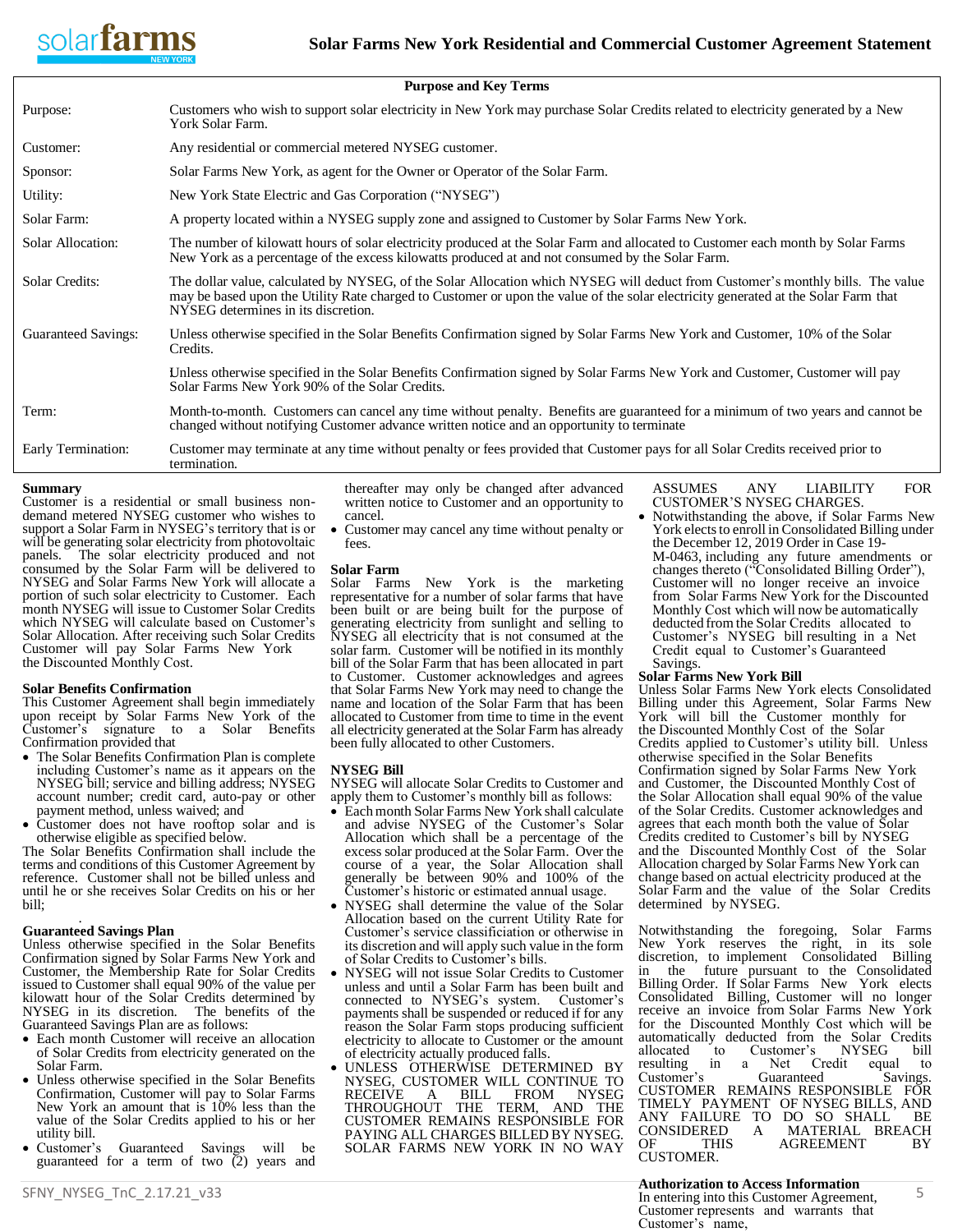

NYSEG utility account number, service and billing addresses, and any other information requested by Solar Farms New York and provided by Customer is accurate. Customer acknowledges and agrees that Solar Farms New York may use such information, which may include Customer's social security number, to access information from NYSEG and credit reporting agencies including usage, payment and credit history, and Telecommunications, Energy and Cable Score, and to share such information with Solar Farms New York's current and potential financing partners, and any financing partners of Solar Farms New York's successors and assigns, pursuant to the directive of a legal authority, or in connection with an assignment of the Customer Agreement to a third party.

#### **Term**

The term of this Customer Agreement is month-tomonth. Customer may cancel this Customer Agreement at any time without penalty provided that Customer pays the Discounted Monthly Cost of any Solar Credits received prior to cancellation. The benefits of Customer's Guaranteed Savings Plan shall be guaranteed for a minimum period of two (2) years and thereafter may be changed by Solar Farms New York after advanced written notice and an opportunity to cancel. This Customer Agreement shall, unless Solar Farms New York determines otherwise in its discretion, automatically renew for successive periods of one month, so long as the total Agreement length does not exceed twenty-five (25) years in aggregate.

#### **Termination**

Customer may terminate this Customer Agreement at any time without penalty or fees, subject to payment of the Discounted Monthly Cost for any Solar Credits received by Customer prior to cancellation.. To cancel this agreement, Customer may send a letter or an email to Solar Farms New York at the contact information provided below. Customer agrees that he or she shall be responsible to pay Solar Farms New York for the Discounted Monthly Cost of all Solar Credits issued by NYSEG prior to termination.

Solar Farms New York may terminate this Customer Agreement at any time without advance notice in the event Customer has not paid his or her bill in a timely manner (or any NYSEG bill in the event Solar Farms New York elects to implement Consolidated Billing), ceases to be eligible for Solar Credits, or for any other reason in its discretion provided that Customer shall be entitled to receive Solar Credits prior to such termination.

Notwithstanding anything to the contrary, in the event of a termination, Solar Farms New York will notify NYSEG as soon as commercially reasonable that Customer is no longer entitled to receive NYSEG Solar Credits under this agreement. Customer acknowledges that NYSEG may not process such termination for up to ninety (90) days during which time NYSEG may continue to apply Solar Credits to Customer's utility bill for which Customer will<br>be billed. In the event such termination In the event such termination occurred because of Customer's failure to pay its Solar Farms York bill, Solar Farms New York may take all lawful actions, directly or through third parties, to collect unpaid amounts and to notify credit reporting agencies of such failure to pay. By choosing any one or more of the remedies available to Solar Farms New York under this Customer Agreement, Solar Farms New York does not waive its right to use another remedy. By deciding not to use any remedy should Customer be in default under this Customer Agreement, Solar Farms New York does not waive its right to use that remedy in case of a subsequent default.

# **No Early Termination Penalty**

 $\frac{1}{2}$ Shere shall Gba no penalty or fees for Early Termination. <sup>-</sup>Customer shall pay for all NYSEG

Solar Credits allocated to his or her bills prior to the effective date of termination.

# **Waiting List**

Customer acknowledges and agrees that prior to a Solar Farm becoming operational, or in the event Solar Farms New York determines in its sole discretion that there is insufficient solar electricity production to allocate to Customer, Customer will be placed on a Waiting List and will, as soon as possible and in Solar Farms New York's discretion, be allocated solar electricity from another solar farm that produces sufficient electricity.

In the event Customer is placed on a Waiting List, Solar Farms New York will from time to time notify Customer of his or her status on the Waiting List and of when it expects Customer will be allocated solar production and issued Solar Credits.

Solar Farms New York will use best efforts to allocate to Customers on a Waiting List solar electricity accruing NYSEG Solar Credits on a firstcome, first-served basis. Solar Farms New York will bear no liability for any delays in construction or operation, for terminating a Solar Farm project, for delays in allocating solar electricity from a Solar Farm to Customer, or for any reason whatsoever.

## **Payments**

Except where Solar Farms New York elects Consolidated Billing, the Solar Farms New York bill will be sent to the Customer at the billing address designated in the Solar Benefits Confirmation.

- Customer may pay by authorizing Solar Farms New York to withdraw the Discounted Monthly Cost of the Solar Credits from Customer's bank account in accordance with the Automatic Payment and Electronic Funds Transfer Disclosure Statement provided to Customer (ACH). In the case of an ACH authorization, Solar Farms New York will notify you, ten (10) days before each payment, when funds will be withdrawn from Customer's account and how much such withdrawal will be. Funds will be withdrawn after NYSEG Solar Credits are applied to Customer's bill.
- Customer may pay by credit card in which case Solar Farms New York shall assess a charge to Customer's credit card for the Discounted Monthly Cost of the Solar Credits.
- Customer may pay the Discounted Monthly Cost of Solar Credits by check in which case payment is due within ten (10) days of receipt of Solar Farm New York's bill.
- Customer agrees that Solar Farms New York may delegate to a third party servicing company the responsibility of billing and collecting the Discounted Monthly Cost of Solar Credits issued to Customer.
- Customer agrees that late payments shall bear interest of 1.5% per month on amounts unpaid after twenty (20) days (or such lower amount as required by law).
- Customer agrees that it will pay a \$25 fee (or such lower amount as required by law) in the event an ACH or credit card charge is rejected or a check is returned for insufficient funds.
- Customer understands that if he or she questions a bill for any reason the penalty and interest charges shall apply only to the amount of the bill that is not in question.

#### **Solar Credits**

Solar Farms New York will use reasonable efforts to ensure that NYSEG applies the Solar Credits to the Customer's NYSEG bill. Solar Farms New York does not guarantee that NYSEG will apply such Credits accurately or without error or delay. If Customer believes there has been an error or unjustified delay, he or she should contact Solar Farms New York and/or NYSEG promptly.

# **Solar Farms New York Responsibility**

During the term of this Customer Agreement, Solar Farms New York shall:

- Tell Customer, if Customer is on a Waiting List, when a Solar Farm under construction has become operational and NYSEG Solar Credits will begin to accrue;
- Protect Customer's personal data except as required by applicable law or court order;
- Notify Customer in the event of a *force majeure* event such as an electrical storm, hail storm, civil unrest or act of terrorism that reduces the solar electricity production of the Solar Farm and may reduce or suspend all or some of the NYSEG Solar Credits until full production resumes;
- Notify NYSEG of the names of Customer, his or her utility account numbers or POD numbers, the quantity of solar electricity production to be allocated, and the applicable service and billing addresses;
- Send Customer a monthly bill for the Membership Cost of the Solar Credits, except where Consolidated Billing is elected;
- Notify Customer in the event it takes any adverse action as a result of a credit report or score including the contact information for the reporting or scoring agency and the Customer's right to obtain a free copy of such report or score and dispute its accuracy; and
- Send Customer not later than March 31 of each year an annual report for the prior calendar year showing total NYSEG Solar Credits issued to Customer and the total dollars paid for such Credits by Customer.

#### **Customer Eligibility**

Customer shall be eligible to receive NYSEG Solar Credits as long as he or she

- Is at least  $18$  or older;
- Maintains a residential or small commercial nondemand account with NYSEG;
- Has the authority to enter into this Customer Agreement for the NYSEG Utility Account No. specified on the Solar Benefits Confirmation;
- Has not become a net metered account such as by installing solar panels on a home or business rooftop;
- Provides Solar Farms New York with its name, service and mailing address, NYSEG account number, and any other documentation required by NYSEG to implement the Customer Agreement and notifies Solar Farms New York if such information changes or should be corrected;
- Lives or has a business within the NYSEG utility territory where the Solar Farm is located;
- Unless otherwise agreed by Solar Farms New York, does not take Standby Service or pay demand charges on its account identified by Customer to receive Solar Credits, and is otherwise eligible to participate in community distributed generation in accordance with applicable law and NYSEG's electric tariff;
- Pays its Solar Farms New York bills promptly and in the event of a question or disagreement pays the undisputed amount of the bill;
- Remains on a NYSEG rate class that is qualified to receive Solar Credits; and
- Maintains a satisfactory credit score or rating as determined by Solar Farms New York in its reasonable discretion.

# **Amendments**

From time to time Solar Farms New York may notify Customer that

- The NYSEG Solar Credits will come from a different Solar Farm as long as the new Solar Farm is in NYSEG's utility territory;
- NYSEG rules or state law or regulations have changed and require corrections or changes in this Customer Agreement including changes in the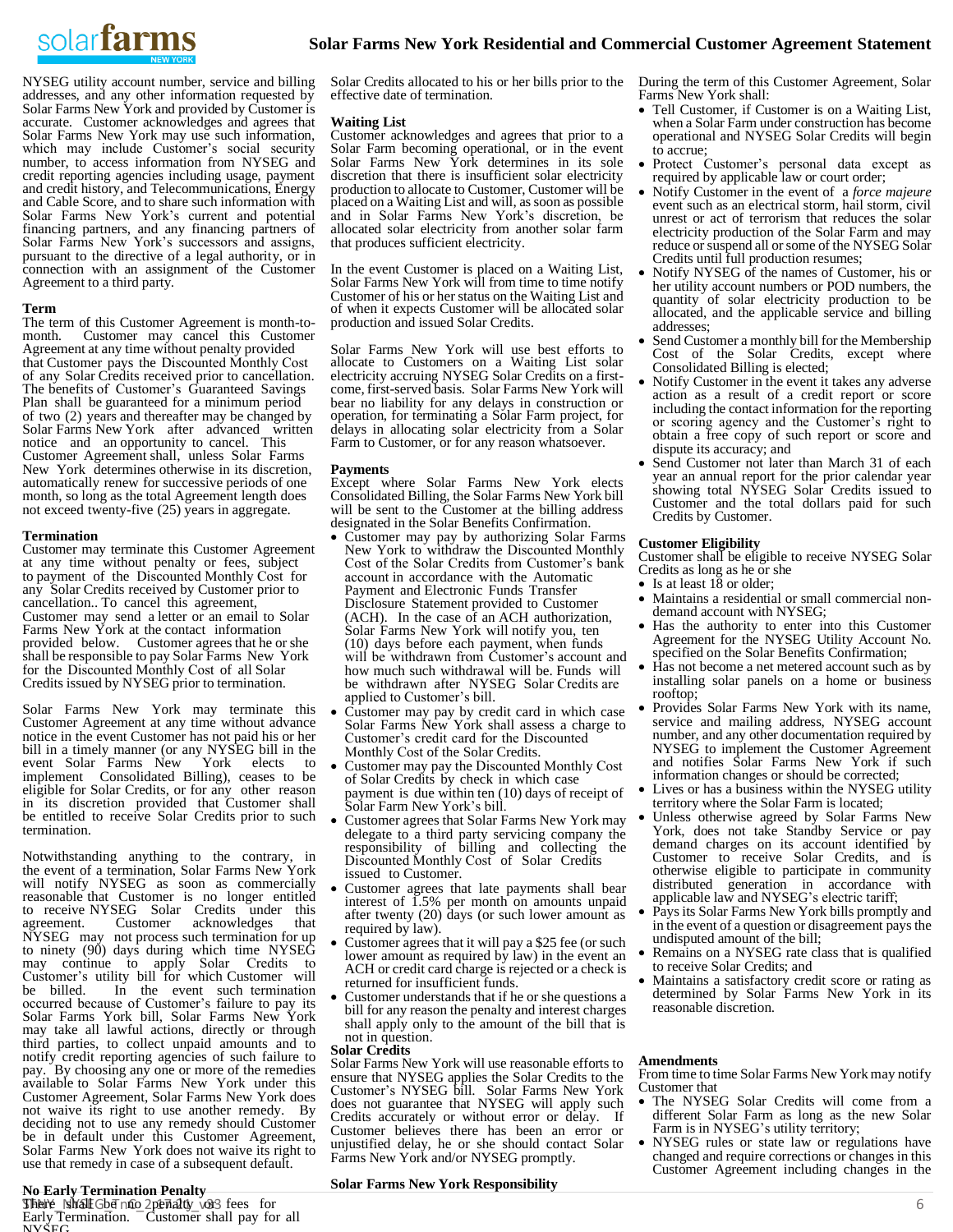# solarfarms

Value of the Credits or the Discounted Monthly Cost of the Solar Credits;

- New sales, excise or other taxes have been imposed in connection with this Customer Agreement and must be passed on by Solar Farms New York in its bills;
- Solar Farms New York elects to alter the terms and conditions of this Customer Agreement, including electing Consolidated Billing; or
- Solar Farms New York elects to pay by check or credit to Customer's credit card or bank account all or a portion of Customer's Guaranteed Savings.

Any such corrections, changes or amendments will become effective immediately upon notifying Customer and providing Customer with any updated or amended documents as required by law, unless Customer chooses to terminate this Customer Agreement as provided above.

# **Assignment**

Solar Farms New York may assign this Customer Agreement, in whole or in part, without consent of the Customer. Customer may not assign or transfer his or her obligations under this Customer Agreement to a third party, such as the buyer of his or her house or business, without the prior written approval of Solar Farms New York or its assignee. **NOTICE: ANY HOLDER OF THIS CONSUMER CREDIT CONTRACT IS SUBJECT TO ALL CLAIMS AND DEFENSES WHICH THE CUSTOMER COULD ASSERT AGAINST THE SELLER OF GOODS OR SERVICES OBTAINED PURSUANT HERETO OR WITH THE PROCEEDS HEREOF.** 

**Customer's Understandings and Representations** In entering into this Customer Agreement Customer understands and represents that

- He or she has read and understands this agreement and has had an opportunity to ask Solar Farms New York questions and to consult with advisors;
- He or she is authorized to enter into this agreement and that it is enforceable against Customer and his or her heirs and assigns except as limited by bankruptcy, insolvency, or inheritance laws;
- He or she does not own solar panels nor any other equipment or property at the Solar Farm;
- He or she has no right, for reasons of safety, to walk on the Solar Farm or obtain interconnection or metering information from the Solar Farm or any renewable energy credits or financial incentives received by Solar Farms New York;
- BECAUSE NYSEG AND/OR SOLAR FARMS NEW YORK WILL BE THE OWNER OF ALL RENEWABLE ENERGY CREDITS AND GREEN TAGS ASSOCIATED WITH THE SOLAR FARM, CUSTOMER CANNOT CLAIM TO HAVE PURCHASED, HAVE PURCHASED,<br>OR USED CLEAN, GENERATED, OR USED CLEAN, RENEWABLE, OR SOLAR ENERGY. CUSTOMER IS PURCHASING SOLAR CREDITS ONLY UNDER THIS AGREEMENT AND THAT SOLAR FARMS NEW YORK IS NOT SELLING CUSTOMER 'GREEN' OR 'RENEWABLE' POWER FROM THE SOLAR FARM. FOR MORE INFORMATION, SEE<br>THE GUIDELINES FOR RENEWABLE FOR RENEWABLE ENERGY CLAIMS PUBLISHED BY THE CENTER FOR RESOURCE SOLUTIONS, AVAILABLE AT HTTP://RESOURCE-AVAILABLE AT HTTP://RESOUR<br>SOLUTIONS.ORG/LEARN/REC-CLAIMS-AND-OWNERSHIP/.
- Solar Farms New York does not guarantee the amount of solar production from the Solar Farm or the amount of NYSEG Solar Credits issued to Customer or the value of such Credits determined by NYSEG and that such production and Solar Credits accruing in connection with such production may be interrupted for many reasons including events of *force majeure* that are outside the control of Solar Farms New York and NYSEG

such as electrical storm, hail storm, civil unrest, acts of terrorism, or other unforeseen events;

- Solar Farms New York is unable to foresee future electricity prices or the value of the NYSEG Solar Credits and has not promised specific dollar savings;
- This Customer Agreement is a purchase contract and not a security registered under federal or state law;
- Customer is entering into this Agreement solely to receive Solar Credits as an energy-related commodity for use at the NYSEG account identified by Customer, not for investment or speculation, not with a profit expectation, and not with a view to the resale of any benefits under this Agreement;
- Customer does not have an interest in the profits or losses of the Solar Farm and will not otherwise be entitled to any profit related to the Solar Farm or by entering into this Agreement;
- Solar Farms New York may make a collateral assignment of this agreement to a financing partner or other party but under no circumstances shall Customer hold such financing partner liable for any act or omission of Solar Farms New York or for any breach of any representation, warranty or covenant made by Solar Farms New York to Customer;
- A Solar Farms New York financing partner or the owner or operator of a Solar Farm may exercise any of Solar Farms New York' rights and obligations under this Customer Agreement and may also exercise all rights and remedies of secured or preferred parties generally with respect to this agreement and the Solar Farm including, but not limited to, requiring Customer to agree to enter into a new agreement with such financing partner or their assigns under substantially the same terms as this Customer Agreement and to execute and deliver to Solar Farms New York or such financing partner or assigns any document, instrument, or statement by which Customer acknowledges and confirms that the legal and beneficial ownership of this Agreement or the Solar Farm remains in Solar Farms New York or as is otherwise reasonably requested by such financing partner in order to create, perfect, continue, or terminate the security or equitable interest in this Agreement;
- Solar Farms New York may from time to time offer Customer, either directly or through authorized agents, home improvement or energy efficiency products and services; and
- He or she is responsible for all sales, use or other taxes imposed upon the value of the Solar Credits by any governmental authority

# **LIMITATION OF LIABILITY; WARRANTY**

NEITHER SOLAR FARMS NEW YORK OR CUSTOMER SHALL BE LIABLE TO THE OTHER FOR ANY INDIRECT, SPECIAL, PUNITIVE, EXEMPLARY, INCIDENTAL, OR CONSEQUENTIAL DAMAGES, WHETHER ARISING IN CONTRACT, TORT, UNDER STATUTE OR IN EQUITY, AND EACH PARTY HEREBY WAIVES ITS RIGHTS TO ANY SUCH DAMAGES. TO THE MAXIMUM EXTENT PERMITTED BY LAW, SOLAR FARMS NEW YORK'S LIABILITY TO CUSTOMER UNDER THIS AGREEMENT SHALL BE LIMITED TO THE AMOUNT OF PAYMENTS MADE BY CUSTOMER TO SOLAR FARMS NEW YORK FOR THE NYSEG SOLAR CREDITS. SOLAR FARMS NEW YORK MAKES NO WARRANTY OR REPRESENTATION, EITHER EXPRESS OR IMPLIED, REGARDING THE SOLAR FARM AND DISCLAIMS ALL WARRANTIES OF MERCHANTABILITY OR FITNESS FOR A PARTICULAR USE OR PURPOSE OF THE FARM'S SOLAR ELECTRICITY PRODUCTION. WITHOUT LIMITING THE GENERALITY OF THE FOREGOING, SOLAR FARMS NEW YORK DOES NOT WARRANT OR GUARANTEE ANY SAVINGS EXCEPT AS SPECIFIED HEREIN,<br>THE AMOUNT OF ELECTRICITY, ELECTRICITY, PERCENTAGE ALLOCATION OF SOLAR ELECTRICITY PRODUCTION FROM THE SOLAR FARM, THE SUFFICIENCY OF SOLAR ELECTRICITY PRODUCTION FROM ANY SOLAR FARM, AN ALLOCATION OF SOLAR ELECTRICITY IN THE CASE CUSTOMER IS PLACED ON A WAITING LIST, OR ANY NYSEG SOLAR CREDITS.

# **Indemnification**

To the fullest extent permitted by law, Customer agrees to indemnify, defend and hold harmless Solar Farms New York and its employees, officers, directors, agents, financing partners, affiliates, subcontractors, successor and assigns, from any and all losses, liabilities, damages, claims, actions, costs, judgments, expenses (including reasonable attorneys' fees and expenses), penalties, demands and liens asserted by or resulting from claims, actions, suits, or demands by any third party, of any kind or nature arising out of, connected with, relating to or resulting from Customer's negligence, willful misconduct, or failure to comply with any of the terms or conditions of this Agreement; provided, however, that nothing herein shall require Customer to indemnify Solar Farms New York for Solar Farms New York' own negligence or willful misconduct.

# **Governing Law**

This Customer Agreement shall be governed by and construed in accordance with the laws of the State of New York without reference to any conflicts of law principles.

# **Complaint Resolution**

In the event of any matter involving a complaint, disagreement, or dispute, Solar Farms New York and Customer shall notify each other by telephone or in writing and seek to resolve the matter promptly in good faith. Solar Farms New York (or its designated service provider) must acknowledge receipt of the complaint within two (2) business days and respond to or resolve the substance of the complaint within fourteen (14) business days. If a Customer is dissatisfied with Solar Farms New York' response, he or she may request a review of the outcome by calling Solar Farms New York or sending a written complaint by physical or electronic mail within fourteen (14) days from the date of Solar Farms New York's response.

If the dispute, disagreement, or claim is directed to NYSEG, Customer shall call NYSEG at 800-572- 1111. A dispute, disagreement, or claim may be submitted to the New York State Department of Public Service by visiting their website at [www.dps.state.ny.us,](http://www.dps.state.ny.us/) by calling 1 (800) 342-3377, or by writing to the following address: New York State Department of Public Service, Office of Consumer Services, Three Empire State Plaza, Albany, New York 12223.

In the event the parties cannot resolve the matter within sixty  $(60)$  days, the parties agree that the matter shall be submitted to binding arbitration. Any arbitration between Customer and Solar Farms New York will be settled under the Federal Arbitration Act and administered by the American Arbitration Association ("AAA") under its Consumer Arbitration Rules (collectively, "AAA Rules") as modified by this Agreement. The AAA Rules and filing forms are available online at www.adr.org, by calling the AAA at 1-800-778-7879, or by contacting Solar Farms New York. The arbitrator has exclusive authority to resolve any dispute relating to the interpretation, applicability, or enforceability of this<br>binding arbitration agreement. CUSTOMER binding arbitration agreement. CUSTOMER UNDERSTANDS AND AGREES THAT, BY ENTERING INTO THIS AGREEMENT, CUSTOMER AND SOLAR FARMS NEW YORK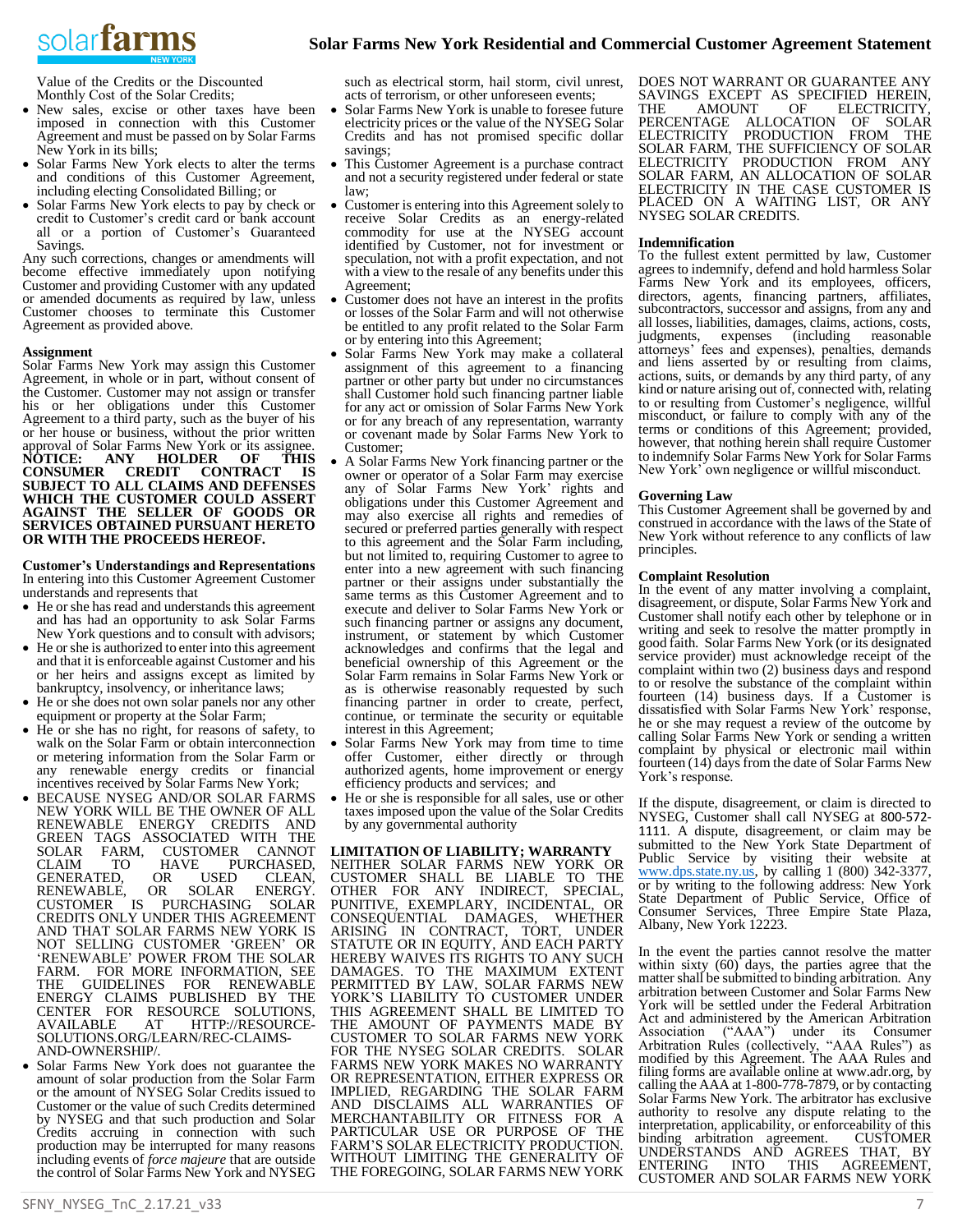

ARE EACH WAIVING THE RIGHT TO A TRIAL BY JURY OR TO PARTICIPATE IN A CLASS ACTION. Unless both Customer and Solar Farms New York agree, the arbitrator may not consolidate more than one person's claims and may not otherwise preside over any form of a representative or class proceeding.

If Customer commences arbitration in accordance with this Agreement, Solar Farms New York will reimburse Customer for Customer's payment of the filing fee, unless Customer's claim is for more than \$10,000, in which case the payment of any fees will be decided by the AAA Rules. Any arbitration hearing will take place at a location to be agreed upon in the county in which Customer's NYSEG account is located, but if the claim is for \$10,000 or less, Customer may choose whether the arbitration will be conducted: (a) solely on the basis of documents submitted to the arbitrator; (b) through a non-appearance based telephone hearing; or  $(c)$  by an in-person hearing as established by the AAA Rules in the county (or parish) of Customer's NYSEG account. If the arbitrator finds that either the substance of Customer's claim or the relief sought in the Demand is frivolous or brought for an improper purpose (as measured by the standards set forth in Federal Rule of Civil Procedure 11(b)), then the payment of all fees will be governed by the AAA Rules. In that case, Customer agrees to reimburse Solar Farms New York for all monies previously disbursed by it that are otherwise Customer's obligation to pay under the AAA Rules. Regardless of the manner in which the arbitration is conducted, the arbitrator must issue a reasoned written decision sufficient to explain the essential findings and conclusions on which the decision and award, if any, are based. The arbitrator may make rulings and resolve disputes as to the payment and reimbursement of fees or expenses at any time during the proceeding and upon request from either Party made within 14 days of the arbitrator's ruling on the merits.

Customer acknowledges that this agreement relates<br>only to NYSEG Solar Credits. Customer will only to NYSEG Solar Credits. continue to receive, and must continue to pay, its NYSEG bill and nothing in this agreement relates to NYSEG services, that bill or Customer's obligation to pay it. If Customer has any questions about NYSEG services or its bill he or she should contact NYSEG at 800-572-1111.

Notwithstanding the foregoing, either Customer or Solar Farms New York may bring an action in Small Claims Court, pursue enforcement actions before federal or state agencies, pursue equitable relief for arbitration (including an injunction to proceed with arbitration), or file suit in a court in connection with an intellectual property claim.

**Notices**

All notices or payments will be made to the persons at the addresses specified in the Solar Benefits Confirmation by physical mail or electronic communication. Notices or payments will be made at the time of actual delivery as evidenced by courier receipts or email transmission or in the case of mail, within five (5) days of depositing with the United States Postal Service.

# **HEFPA Rights**

Customer is entitled to protections pursuant to Sections 6, 12, 13, 14, 15, 16, 20, and 22 of the Home Energy Fair Practices Act, Part 11 of Chapter 16 of the Rules and Regulations of the State of New York ("HEFPA"), which covers but is not limited to third party notification rights; a prohibition against security deposits in certain circumstances; limitations on estimated billing; limitations on back billing; and limitations on late charges. More information about Customer's HEFPA protections are available online at [http://www.dps.ny.gov](http://www.dps.ny.gov/) . An annual notification of Customer's rights under HEFPA will also be provided to Customer by NYSEG. If subsequent changes in applicable law require Solar Farms New York to provide additional information about Customer's HEFPA rights, Solar Farms New York shall provide Customer with such additional information within a reasonable time and in accordance with the provisions of HEFPA Section 18(a)(i).

# **UBP-DERS Rights**

Customer is entitled to protections pursuant to the Uniform Business Practices for Distributed Energy Resource Suppliers, including, but not limited to, the right to cancel this agreement without penalty within three (3) business days of the original effective date without charge or penalty; the right to information regarding Subscriber's mechanisms for handling billing questions, disputes, and complaints; and contact information for the New York State Department of Public Service in the event of a dispute or complaint with Solar Producer.

Notice of cancellation of this Agreement pursuant to this Section may be given in accordance with Notice provisions above.

# **Entire Agreement**

This agreement contains the entire agreement between Customer and Solar Farms New York regarding the NYSEG Solar Credits. There are no other agreements regarding this agreement, either written or oral, and this agreement supersedes any prior agreements or statements made by Customer or Solar Farms New York or either of their respective representatives.

In the event of a conflict between the terms of the CDG Customer Disclsoure Statement, this Customer Agreement, and the Solar Benefits Confirmation, the terms of the aforementioned documents shall control in the order of priority listed in this sentence.

If any part, term, or provision of this Customer Agreement is determined by an arbitrator or court of competent jurisdiction to be invalid, illegal, or unenforceable, such determination shall not affect or impair the validity, legality or enforceability of any other part, term, or provision of this Agreement and shall not render this Agreement unenforceable or invalid as a whole. Rather, the part of this Agreement that is found invalid or unenforceable will be amended, changed, or interpreted to achieve as nearly as possible the same objectives and economic effect as the original provision, or replaced to the extent possible, with a legally enforceable and valid provision that is similar in tenor to the stricken provision, within the limits of applicable law, and the remainder of this Agreement will remain in full force.

#### **Contact Information**

Customer may contact Solar Farms New York as follows:

Solar Farms New York 90 State Street – Suite 700 Albany, NY 12207 Toll Free Phone: 833-877-7652

# **Conclusion of Agreement**

This Customer Agreement shall be deemed concluded and finalized between Customer and Solar Farms New York at the time Customer indicates its agreement to the Solar Benefits Confirmation by electronic or physical transmission, by affirmation through a DocuSign Electronic Signature, by written signature, or other means including recorded phone calls. The Solar Benefits Confirmation shall include the terms and conditions of this Customer Agreement by reference.

# **Right to Rescind or Cancel**

CUSTOMER MAY RESCIND THIS<br>AGREEMENT AT ANY TIME PRIOR TO AGREEMENT AT ANY TIME PRIOR TO MIDNIGHT OF THE THIRD BUSINESS DAY AFTER RECEIPT FROM SOLAR FARMS NEW YORK OF A COPY OF ITS FULLY EXECUTED SOLAR BENEFITS CONFIRMATION. CONFIRMATION. CUSTOMER MAY THEREAFTER CANCEL THIS AGREEMENT AT ANY TIME WITHOUT PENALTY PROVIDED CUSTOMER WILL REMAIN LIABLE FOR SOLAR CREDITS PREVIOUSLY PLACED ON CUSTOMER'S BILL BY NYSEG.

#### **Date of Customer Agreement**

The date of this Residential and Small Business Customer Agreement shall be the date on which Customer enrolls with Solar Farms New York by indicating his or her agreement to the Solar Benefits Confirmation.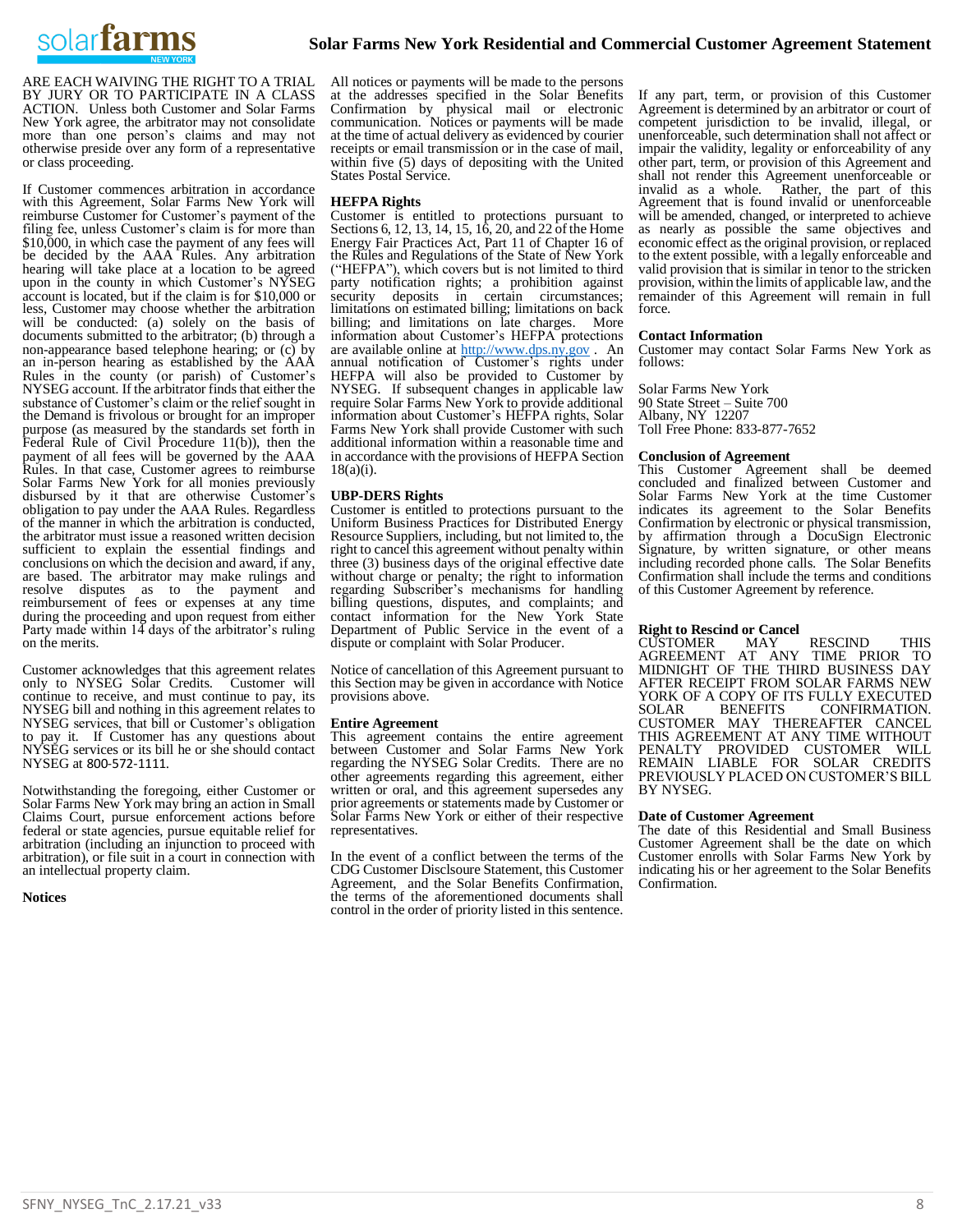

(CDG Host Copy)

# **NOTICE OF CANCELLATION**

**NOTICE OF CANCELLATION**

**DATE OF TRANSACTION: [DATE SUBSCRIBER SIGNED AGREEMENT]**

**YOU MAY CANCEL THIS TRANSACTION, WITHOUT ANY PENALTY OR OBLIGATION, WITHIN THREE BUSINESS DAYS FROM THE ABOVE DATE.** 

**IF YOU CANCEL, ANY PROPERTY TRADED IN, ANY PAYMENTS MADE BY YOU UNDER THE CONTRACT OR SALE, AND ANY NEGOTIABLE INSTRUMENT EXECUTED BY YOU WILL BE RETURNED WITHIN 10 BUSINESS DAYS FOLLOWING RECEIPT BY THE CDG HOST (DELAWARE RIVER SOLAR, LLC) OF YOUR CANCELLATION NOTICE, AND ANY SECURITY INTEREST ARISING OUT OF THE TRANSACTION WILL BE CANCELLED.**

**TO CANCEL THIS TRANSACTION, MAIL OR DELIVER A SIGNED AND DATED COPY OF THIS CANCELLATION NOTICE, OR ANY OTHER WRITTEN NOTICE, OR SEND A TELEGRAM, TO DELAWARE RIVER SOLAR, LLC, AT \_\_\_\_\_\_\_\_\_\_\_\_\_\_\_\_ NOT LATER THAN MIDNIGHT OF [DATE THAT IS THREE BUSINESS DAYS FROM THE DATE SUBSCRIBER SIGNED THE SOLAR COMMUNITY DISTRIBUTED GENERATION SUBSCRIBER AGREEMENT].**

**I, \_\_\_\_\_\_\_\_\_\_\_\_\_\_\_\_\_, HEREBY CANCEL THIS TRANSACTION ON \_\_\_\_\_\_\_\_\_\_\_\_\_\_\_\_\_\_\_\_\_\_[DATE].**

**CUSTOMER'S SIGNATURE:**

\_\_\_\_\_\_\_\_\_\_\_\_\_\_\_\_\_\_\_\_\_\_\_\_\_\_\_\_\_\_\_\_\_\_\_\_\_\_\_\_\_\_